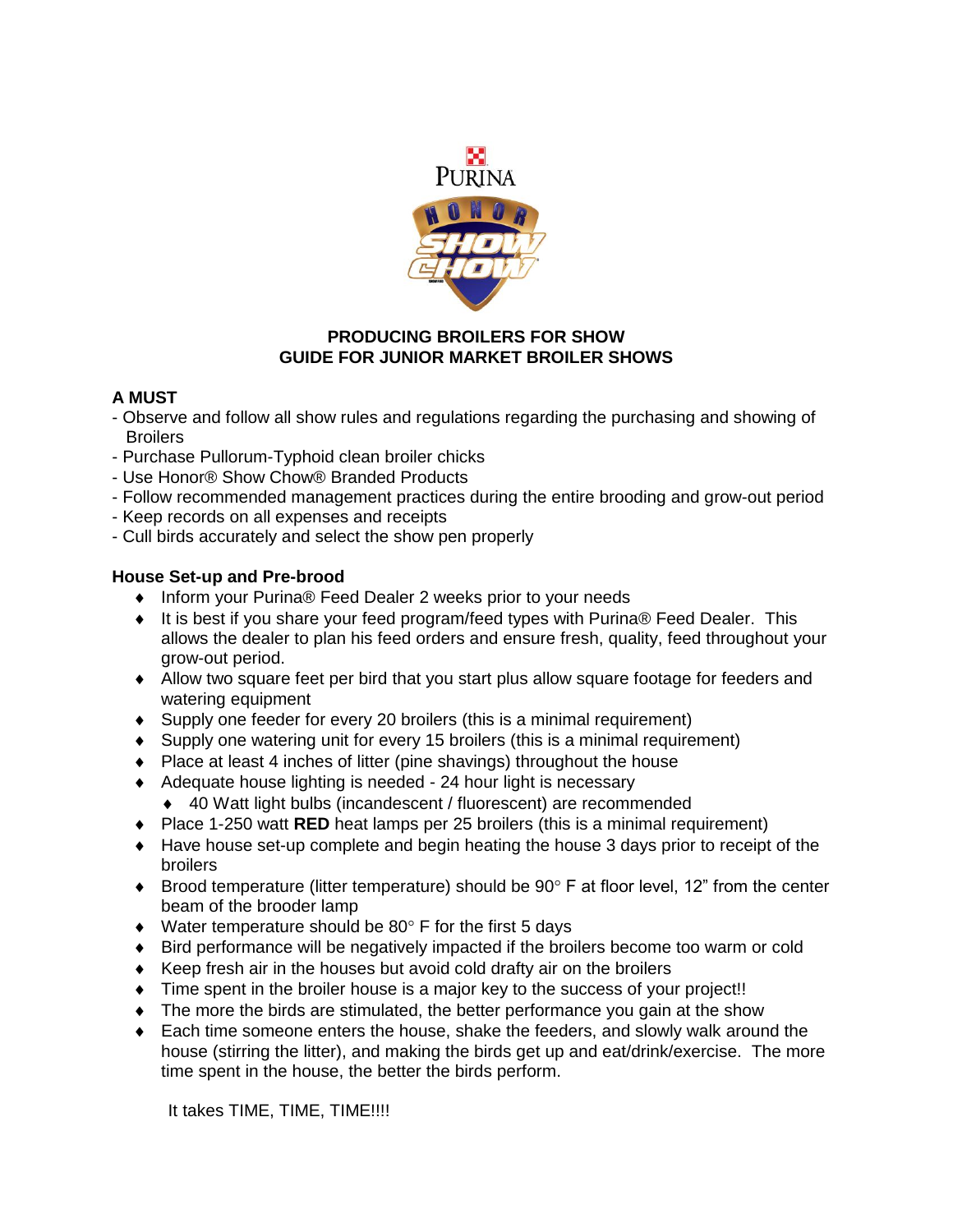#### **Pre-brood Dates**

2-Weeks Prior

- 1-Week Prior
- 1-Week Prior 3-Days Prior

1-Day Prior

- Visit with your Purina® Feed Dealer about feeding plans
- Set-up and equip the broiler house with litter and all equipment
- Test all equipment including lights, heat lamps, feeders, waterers, etc
- Begin heating the broiler house **the key to a good start**

- Check progress of pre-brood temperatures. Make final adjustments if needed.

\*\* **NOTE:** 1 hours prior to receiving birds, add feed to feeders - Prepare water and place in waterers. Remember water temperature needs to be  $80^{\circ}$  F

- Receive birds and confirm band numbers at time of placement in the house

- Call Ag Teacher/CEA within 24 hours of placing the birds if there are discrepancies with band numbers and/or bird health issues

## **Week 1**

**Feeding:** Feed 100% Honor® Show Chow® Poultry Prestarter **Management:** 

Maintain brood temperature at 90°F

Change water 24 hours after placement of birds and every 24 hours after that

# **Week 2**

**Feeding:** Feed 100% Honor® Show Chow® Poultry Prestarter **Management:** Maintain house temperature at  $80^{\circ}$  F Keep fresh water available at all times 10 days of age - spread wing bands open Weather permitting allow fresh air into the house

Stir the air with a fan if weather does not permit you to ventilate with fresh air

Avoid creating a cool draft on the birds

# **Week 3**

**Feeding:** For every 20 Lbs. of Honor® Show Chow® Poultry Starter

Add 8 oz. High Octane® Power Fuel™ supplement

Add 8 oz. High Octane® Champion Drive™ supplement

# **Management:**

Maintain house temperature at  $75^{\circ}$  F

Keep fresh water available at all times

Weather permitting allow fresh air into the house

If weather does not permit fresh air ventilation, stir air with fan

Avoid creating a cool draft on the birds

Plan a day for week 4 to cull birds. Ensure the availability of additional people to help. Look at litter condition - Add 2-3 additional bags or clean entire house out and replace with new shavings maintaining a minimal 4" base throughout the house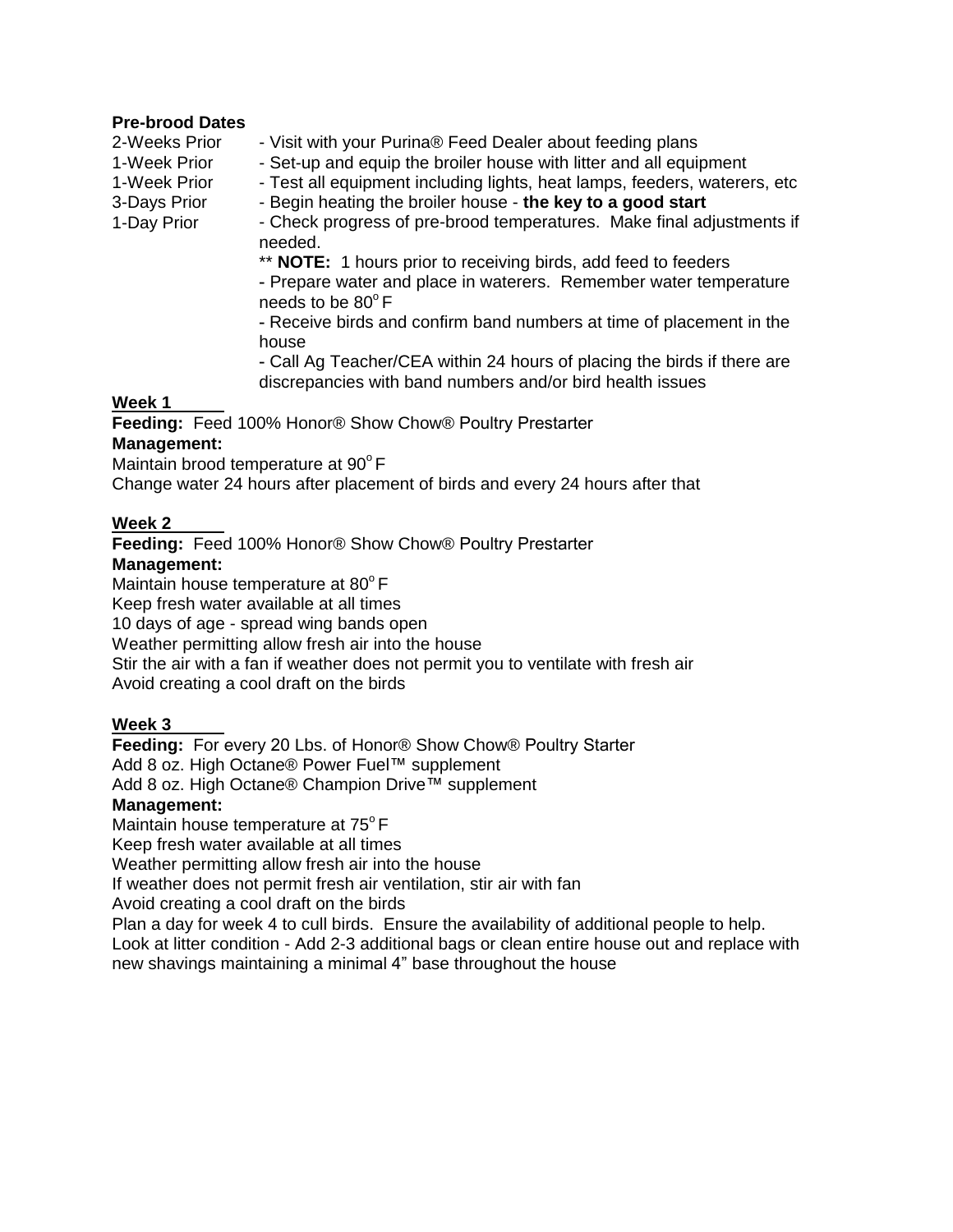### **Week 4**

**Feeding:** For every 20 Lbs of Honor® Show Chow® Poultry Grower Add 8 oz. High Octane® Power Fuel™ supplement Add 8 oz. High Octane® Champion Drive™ supplement **Management:** Maintain house temperature at 70° F Keep fresh water available at all times Weather permitting, allow fresh air ventilation. Stir the air with a fan. Avoid creating cool draft

on the birds. On or before 28 days of age, cull birds down to approximately 3 birds for every bird that will be entered in the show. Example: 1 pen of 3 broilers shown - Cull down to 9-12 broilers. The

criteria used for culling is the same as for picking the show pen (see criteria below).

### **Week 5**

**Feeding:** For every 20 Lbs of Honor® Show Chow® Poultry Grower Add 16 oz. High Octane® Power Fuel™ supplement Add 8 oz. High Octane® Champion Drive™ supplement

#### **Management:**

Maintain house temperature at 68 $^{\circ}$  F

Keep fresh water available at all times

Weather permitting, allow fresh air ventilation. Stir the air with a fan. Avoid creating a cool draft on the birds.

Read show rules, regulations and guidelines to showing broilers

### **Week 6 till Show Day**

**Feeding:** For Every 20 Lbs of Honor® Show Chow® Poultry Finisher Add 16 oz. High Octane® Purina Power Fuel™ supplement Add 8 oz. High Octane® Champion Drive™ supplement

# **Management:**

Maintain house temperature at 68 $^{\circ}$  F

Keep fresh water available at all times

Weather permitting, allow fresh air ventilation. Stir the air with a fan. Avoid creating cool draft on the birds.

Evaluate litter condition – clean-out entire house if it was not done at three weeks of age. Add 3-4 additional bags of litter if the house was cleaned out at 3 weeks of age (depending on litter condition).

At the beginning of the week - Begin to prepare for transport of birds to the show. Locate cardboard box and purchase fresh shavings (shavings from house not recommended unless they are exceptionally clean)

Ensure availability of additional people to assist in holding birds for pen selection. If it is a morning show, select birds the night before. If it is an afternoon/evening show, select birds the morning of the show in cool weather only. During hot weather, select birds after 9:00 p.m. prior to show.